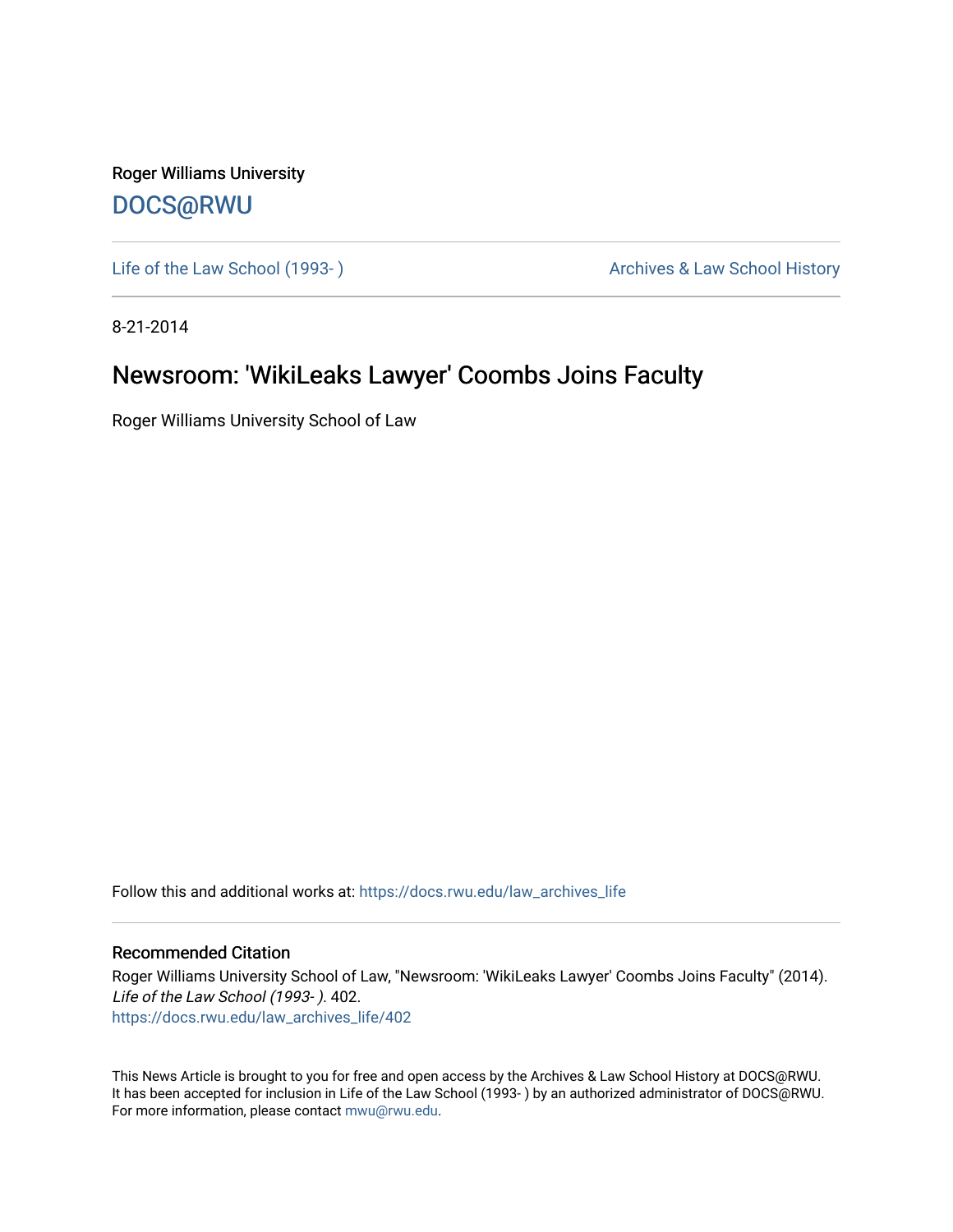## **Newsroom**

## **'WikiLeaks Lawyer' Coombs Joins Faculty**

Military lawyer David Coombs, lead defense counsel for Chelsea Manning f/k/a PFC Bradley Manning, will teach criminal procedure, coach trial team.



- *Professor Coombs' Aug. 22 statement, and video of a 2013 appearance on The Today Show.*
- *Read media coverage from San Francisco to Houston to Fall River.*
- *For WPRI television coverage, click here.*

**BRISTOL, R.I., August 21, 2014** – As its Fall 2014 semester begins, Roger Williams University School of Law has welcomed renowned WikiLeaks defense lawyer David Coombs to its faculty as Visiting Associate Professor of Law.

Coombs, who has previously taught at RWU Law as an adjunct faculty member, will be coaching the school's trial team and teaching "Criminal Procedure: Investigation," a required second-year course, during the Spring 2015 semester.

In recent years, Coombs – whose Providence-based law practice focuses on defense work in military courts-martial proceedings – won national media attention as the lead defense counsel for Chelsea Manning f/k/a PFC Bradley Manning, the soldier convicted last summer in the largest leak of documents in United States history.

 "What an amazing opportunity for our students," said RWU Law Dean Michael Yelnosky, of Coombs' decision to join the faculty. "David was defense counsel in one of the most complex and important trials of this century. Moreover, he is an experienced and effective teacher. It makes me want to take Criminal Procedure again."

Coombs is also looking forward to this latest posting. "I'm excited to be joining the faculty at RWU Law as a visiting professor," he said. "Having taught at the law school as an adjunct, I appreciate how extraordinarily well RWU Law does in providing both scholarly excellence and